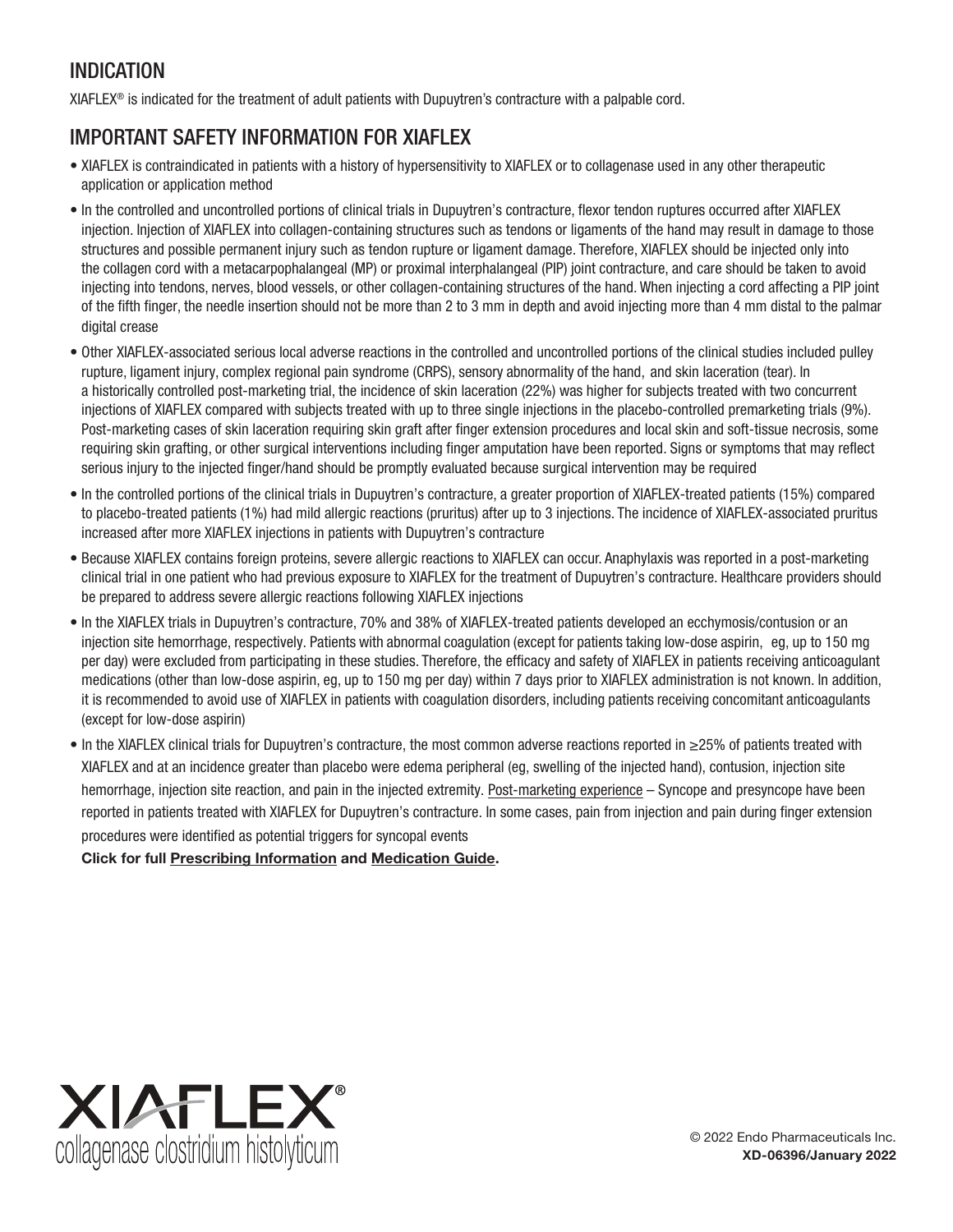NEW Enrollment Enrollment Update

Healthcare Setting Name

Ship-to Address

**City** 

Address 2

Address 1

(collagenase clostridium histolyticum)

XIAFLEX®

Managed Distribution Program for Dupuytren's Contracture

### Pharmacy/Healthcare Setting Enrollment Form for Dupuytren's Contracture

To enroll, the pharmacy or healthcare setting must designate an Authorized Representative to coordinate the setting's activities and assure compliance with the XIAFLEX® Managed Distribution Program for adults with Dupuytren's contracture with a palpable cord.

INSTRUCTIONS: Fax completed form to XIAFLEX® at 877-313-1236 or mail to XIAFLEX® Managed Distribution Program, PO Box 2957, Phoenix, AZ 85062-2957. You will receive an enrollment confirmation within 2 business days after your form is received by Endo Pharmaceuticals Inc. For questions regarding the XIAFLEX® Managed Distribution Program for Dupuytren's contracture, call 877-313-1235.

#### AUTHORIZED REPRESENTATIVE RESPONSIBILITIES SETTING INFORMATION

I understand that XIAFLEX® is only available through the XIAFLEX® Managed Distribution Program for Dupuytren's contracture. I am the Authorized Representative designated by my pharmacy or healthcare setting to coordinate the activities of the XIAFLEX® Managed Distribution Program. I agree to comply with the following program requirements:

- Ensure that the staff responsible for dispensing and administering XIAFLEX® at this healthcare setting is aware of my responsibilities as the Authorized Representative.
- Prior to dispensing XIAFLEX®, confirm that the Healthcare Provider is enrolled in the XIAFLEX® Managed Distribution Program for Dupuytren's contracture.
- Maintain a current list of Healthcare Providers affiliated with my healthcare setting who are enrolled. The current affiliated Healthcare Providers of this healthcare setting include the individuals listed below. I will maintain this list by adding or removing affiliated Healthcare Providers as appropriate.
- Agree not to loan, sell or transfer XIAFLEX<sup>®</sup> to another pharmacy, healthcare setting, prescriber, institution or distributor.
- Make available to Endo Pharmaceuticals Inc., and/or a designated third party or the FDA, documentation to verify adherence to the requirements of the XIAFLEX® Managed Distribution Program.

I understand that this enrollment only applies to me as the designated Authorized Representative of this pharmacy or healthcare setting. I understand that my program status will be shared with Endo Pharmaceuticals Inc. I will complete a separate enrollment form for each pharmacy or healthcare setting (unique ship-to site address) for which my designation and responsibilities extend. Failure to enroll a pharmacy or healthcare setting in the XIAFLEX® Managed Distribution Program for Dupuytren's contracture will result in the inability to receive shipments of XIAFLEX®.

HCP First and Last Name

Healthcare Provider Enrollment ID #

For additional Affiliated Healthcare Setting Providers, please continue on page 2.

Authorized Representative (Please Print)

Signature Date Date

Setting Phone

Provide at least one healthcare setting identifier:

DEA # NPI #

State

Setting Fax

ZIP

HIN # NCPDP #

Pharmacy or Healthcare Setting Type (Check one)

- $\Box$  Independent Practice
- Group Practice
- $\Box$  Institution Central Purchasing (owned or under the control of hospital system)
- $\Box$  Institution Direct Purchasing (owned or under the control of hospital system)

 $\Box$  Pharmacy (XIAFLEX® is not available for distribution by retail

pharmacies. Retail pharmacies should not enroll.)

### AUTHORIZED REPRESENTATIVE

|                   |  | Salutation: □ Dr □ Mr □ Ms □ Mrs                                                               |       |      |  |                                                                                     |                          |
|-------------------|--|------------------------------------------------------------------------------------------------|-------|------|--|-------------------------------------------------------------------------------------|--------------------------|
| <b>First Name</b> |  |                                                                                                | MI    | Last |  |                                                                                     | Suffix                   |
|                   |  |                                                                                                |       |      |  |                                                                                     |                          |
| Fax               |  |                                                                                                | Phone |      |  | Phone Type                                                                          | □ Main □ Direct □ Mobile |
| Email             |  |                                                                                                |       |      |  | Preferred method of contact is:<br>$\Box$ Email $\Box$ Phone $\Box$ Fax $\Box$ Mail |                          |
|                   |  | Role: □ Office Staff □ Clinician/Healthcare Provider □ Office Administration □ Other (Specify) |       |      |  |                                                                                     |                          |

Please see Important Safety Information on the first page. Click for full [Prescribing Information](https://endodocuments.com/XIAFLEX/PI) and [Medication Guide.](https://endodocuments.com/XIAFLEX/MG)